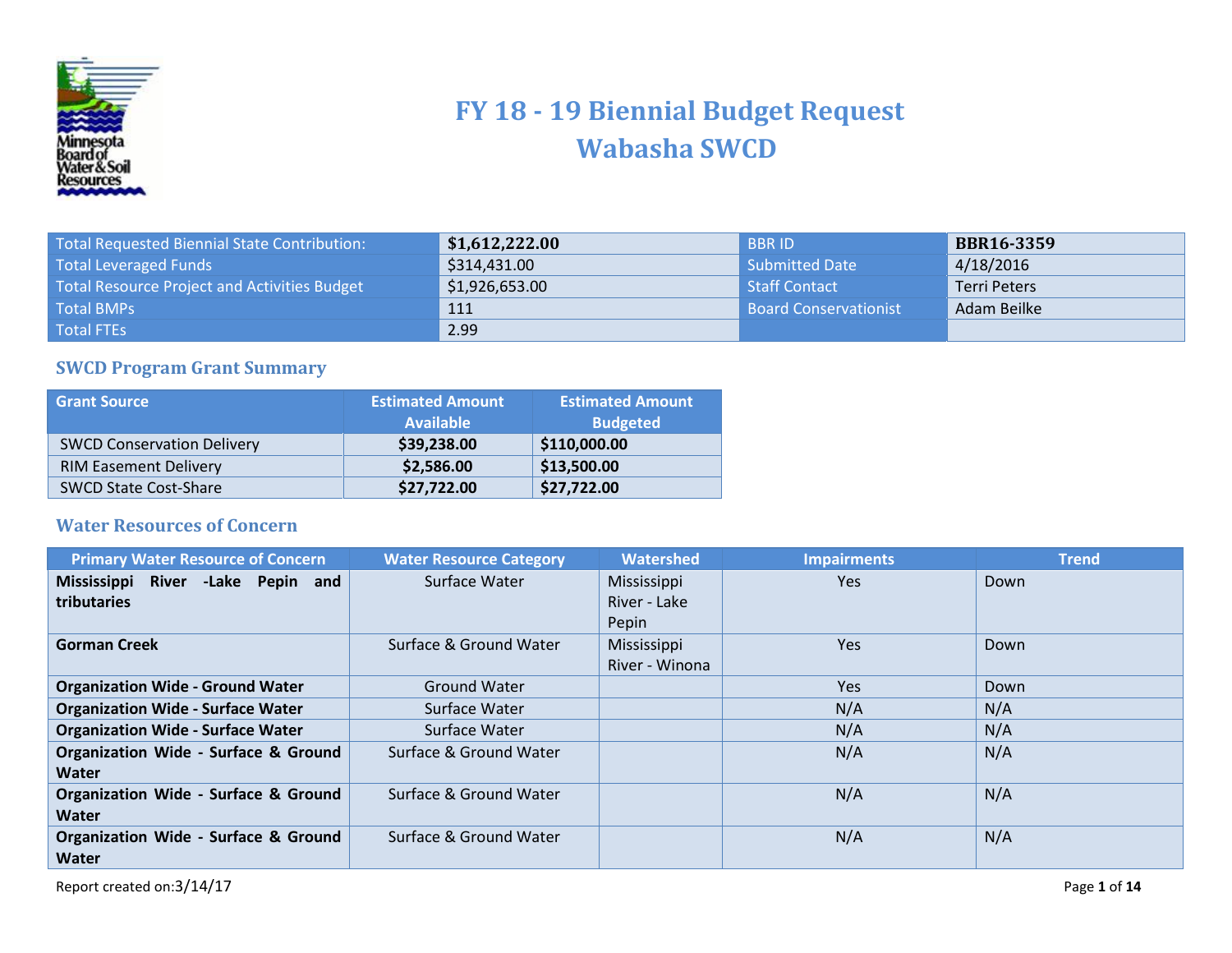## **Activity Summary**

| <b>Water Resource Name</b>                                          | <b>Organization Wide - Surface &amp; Ground Water</b>                                                                                                                                                                                                                                                                                                                                                            |                                      |                                                                                                                                                                                                                |
|---------------------------------------------------------------------|------------------------------------------------------------------------------------------------------------------------------------------------------------------------------------------------------------------------------------------------------------------------------------------------------------------------------------------------------------------------------------------------------------------|--------------------------------------|----------------------------------------------------------------------------------------------------------------------------------------------------------------------------------------------------------------|
| <b>Activity Description</b>                                         | Wabasha SWCD will use cost share to address runoff from impermeable urban surfaces. Technical<br>assistance will be provided by both SWCD staff and contracted individuals.                                                                                                                                                                                                                                      |                                      |                                                                                                                                                                                                                |
| <b>Activity Category</b>                                            | <b>Urban Stormwater</b><br><b>Management Practices</b>                                                                                                                                                                                                                                                                                                                                                           | Capital Improvement Project?         | <b>No</b>                                                                                                                                                                                                      |
| <b>Source of State Contribution</b>                                 | <b>BWSR Clean Water Fund -</b><br>Projects and Practices                                                                                                                                                                                                                                                                                                                                                         | <b>Estimated # of FTEs</b>           |                                                                                                                                                                                                                |
| <b>Total Requested Biennial State Contribution</b>                  | \$30,000.00                                                                                                                                                                                                                                                                                                                                                                                                      | <b>Estimated Number of Practices</b> | 10                                                                                                                                                                                                             |
| <b>Estimated Leveraged Funds</b>                                    | \$7,500.00                                                                                                                                                                                                                                                                                                                                                                                                       | Plan Type                            | County Comprehensive Local<br>Water Management Plan (non-<br>metro counties only)                                                                                                                              |
| <b>Projects &amp; Activities Budget</b>                             | \$37,500.00                                                                                                                                                                                                                                                                                                                                                                                                      | Action or Objective (from plan)      | Page 39. Urban Issues -<br>Objective 3c: Develop a rain<br>garden/rooftop garden<br>education<br>ProgramObjective 3d Seek<br>funding to implement<br>rain/rooftop/impervious<br>replacement garden<br>programs |
| Describe how this activity could be<br>accomplished in the biennium | Wabasha SWCD will develop a rain garden program to address urban runoff. Areas will be targeted for<br>residential rain gardens, as well as businesses or city blocks for maximum benefit. Costs covered will include<br>community education, design classes, contractors, installation and follow up. There are already interested<br>participants, including a city block as part of new business construction |                                      |                                                                                                                                                                                                                |

| <b>Water Resource Name</b>                  | <b>Organization Wide - Surface &amp; Ground Water</b>                                                                                                       |                                      |  |
|---------------------------------------------|-------------------------------------------------------------------------------------------------------------------------------------------------------------|--------------------------------------|--|
| <b>Activity Description</b>                 | Wabasha SWCD will provide landowners technical, administrative and financial assistance for streambank<br>stabilization and shoreland protection practices. |                                      |  |
| <b>Activity Category</b>                    | <b>Capital Improvement Project?</b><br>Streambank or Shoreline<br><b>No</b>                                                                                 |                                      |  |
|                                             | Protection                                                                                                                                                  |                                      |  |
| Source of State Contribution                | <b>SWCD Local Capacity Funds</b>                                                                                                                            | Estimated # of FTEs                  |  |
| Total Requested Biennial State Contribution | \$100,000.00                                                                                                                                                | <b>Estimated Number of Practices</b> |  |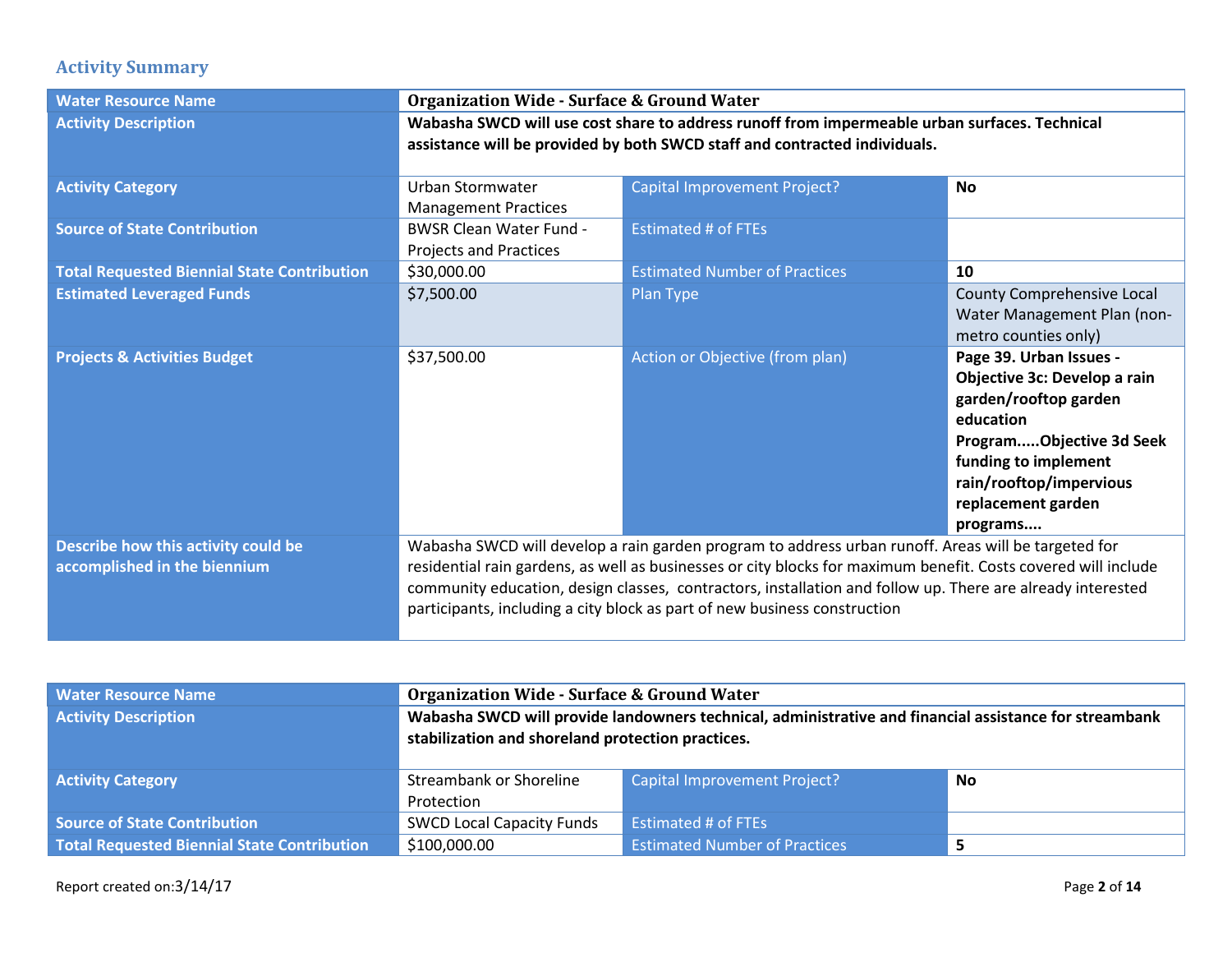| <b>Estimated Leveraged Funds</b>                                    | \$25,000.00                | Plan Type                                                                                                     | <b>County Comprehensive Local</b><br>Water Management Plan (non-<br>metro counties only)                                                                                     |
|---------------------------------------------------------------------|----------------------------|---------------------------------------------------------------------------------------------------------------|------------------------------------------------------------------------------------------------------------------------------------------------------------------------------|
| <b>Projects &amp; Activities Budget</b>                             | \$125,000.00               | Action or Objective (from plan)                                                                               | Page 29. Soil Erosion -<br><b>Objective 1: Action Item 1e:</b><br>Identify priority and sensitive<br>area solutions and justify<br>funding for some stream bank<br>projects. |
| Describe how this activity could be<br>accomplished in the biennium | erosion and water quality. | Wabasha SWCD has identified potential projects in a targeted watershed and will install BMP's to address soil |                                                                                                                                                                              |

| <b>Water Resource Name</b>                         | <b>Organization Wide - Surface &amp; Ground Water</b>                                                        |                                      |                                  |  |
|----------------------------------------------------|--------------------------------------------------------------------------------------------------------------|--------------------------------------|----------------------------------|--|
| <b>Activity Description</b>                        | Continued efforts with maintaining buffers established by State ordinance.                                   |                                      |                                  |  |
| <b>Activity Category</b>                           | Regulations/Ordinances/Enforcement                                                                           | Capital Improvement Project?         | <b>No</b>                        |  |
| <b>Source of State Contribution</b>                | <b>Buffer Implementation Funds</b>                                                                           | <b>Estimated # of FTEs</b>           | 0.3                              |  |
| <b>Total Requested Biennial State Contribution</b> | \$20,000.00                                                                                                  | <b>Estimated Number of Practices</b> |                                  |  |
| <b>Estimated Leveraged Funds</b>                   | \$0.00                                                                                                       | Plan Type                            | <b>County Comprehensive</b>      |  |
|                                                    |                                                                                                              |                                      | Local Water Management           |  |
|                                                    |                                                                                                              |                                      | Plan (non-metro counties         |  |
|                                                    |                                                                                                              |                                      | only)                            |  |
| <b>Projects &amp; Activities Budget</b>            | \$20,000.00                                                                                                  | Action or Objective (from plan)      | Page 31 Soil Erosion -           |  |
|                                                    |                                                                                                              |                                      | <b>Objective 3: Enforce Row</b>  |  |
|                                                    |                                                                                                              |                                      | <b>Crop Setbacks Action Item</b> |  |
|                                                    |                                                                                                              |                                      | 3c: Provide Wabasha              |  |
|                                                    |                                                                                                              |                                      | <b>County Environmental</b>      |  |
|                                                    |                                                                                                              |                                      | <b>Services Department with</b>  |  |
|                                                    |                                                                                                              |                                      | proper technical support         |  |
|                                                    |                                                                                                              |                                      | when addressing buffer           |  |
|                                                    |                                                                                                              |                                      | related issues; Action Item      |  |
|                                                    |                                                                                                              |                                      | 3d: apply for grant funds        |  |
|                                                    |                                                                                                              |                                      | to support buffer programs.      |  |
|                                                    |                                                                                                              |                                      | Action Item 3fpromote            |  |
|                                                    |                                                                                                              |                                      | 50 acres/yr. harvestable         |  |
|                                                    |                                                                                                              |                                      | buffers                          |  |
| Describe how this activity could be                | Continue to offer technical assistance to landowners to maintain their 50' buffers mandated by State statute |                                      |                                  |  |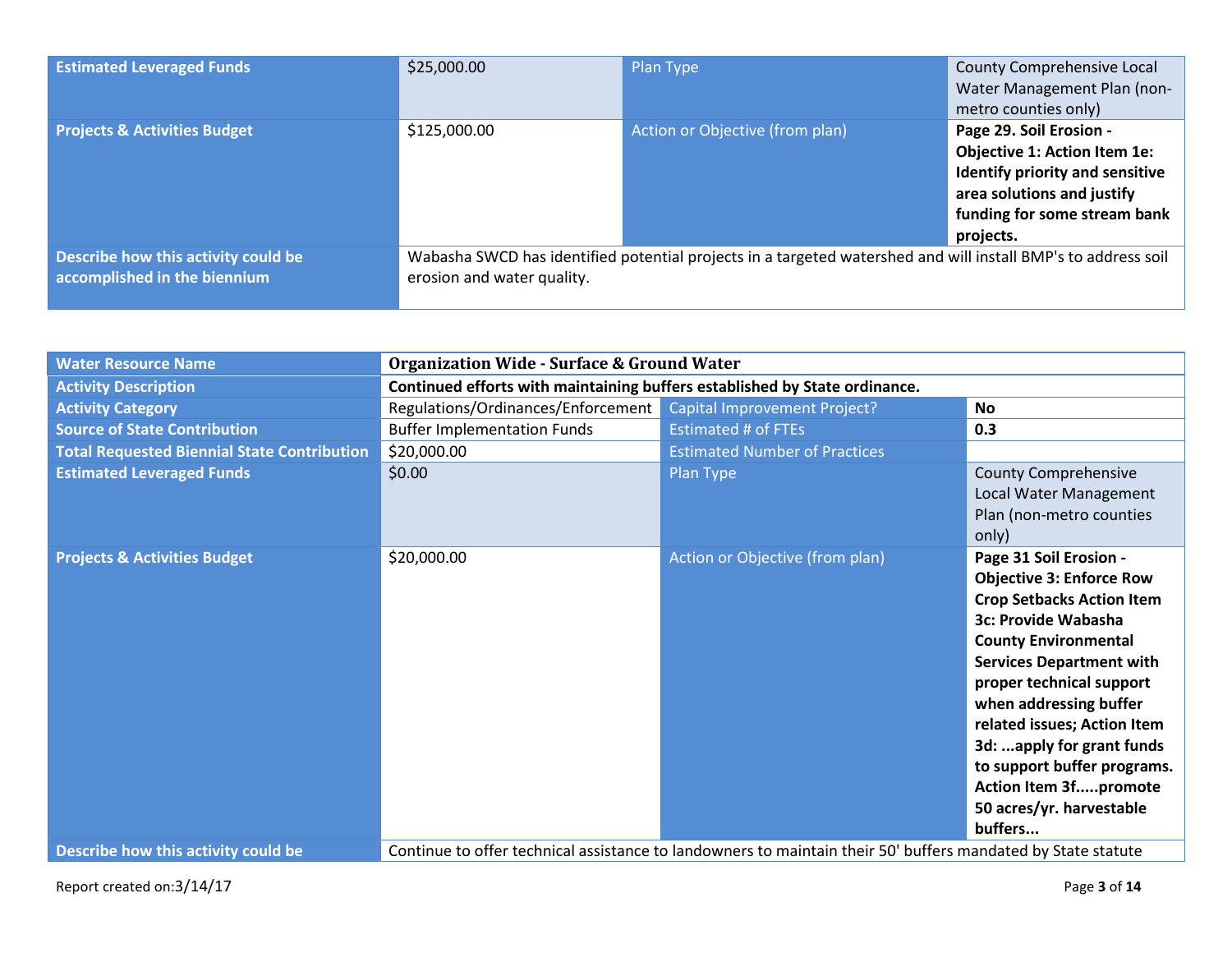| <b>Water Resource Name</b>                                          | <b>Organization Wide - Surface Water</b>                                                                                                                                                                                                                   |                                      |                                                                                                                                                              |
|---------------------------------------------------------------------|------------------------------------------------------------------------------------------------------------------------------------------------------------------------------------------------------------------------------------------------------------|--------------------------------------|--------------------------------------------------------------------------------------------------------------------------------------------------------------|
| <b>Activity Description</b>                                         | Wabasha SWCD will continue to provide technical and planning assistance for CRP sign ups                                                                                                                                                                   |                                      |                                                                                                                                                              |
| <b>Activity Category</b>                                            | Planning and Assessment                                                                                                                                                                                                                                    | Capital Improvement Project?         | No.                                                                                                                                                          |
| <b>Source of State Contribution</b>                                 | <b>USDA EQIP/CSP</b>                                                                                                                                                                                                                                       | <b>Estimated # of FTEs</b>           | 0.25                                                                                                                                                         |
| <b>Total Requested Biennial State Contribution</b>                  | \$0.00                                                                                                                                                                                                                                                     | <b>Estimated Number of Practices</b> |                                                                                                                                                              |
| <b>Estimated Leveraged Funds</b>                                    | \$25,000.00                                                                                                                                                                                                                                                | Plan Type                            | County Comprehensive Local<br>Water Management Plan (non-<br>metro counties only)                                                                            |
| <b>Projects &amp; Activities Budget</b>                             | \$25,000.00                                                                                                                                                                                                                                                | Action or Objective (from plan)      | Page 31 Soil Erosion - Action<br>Item 3e: Target landowners of<br>marginal lands that are not<br>enrolled in CRP or other long<br>term conservation programs |
| Describe how this activity could be<br>accomplished in the biennium | Currently the funds are passed through the MASWCD as sign up periods are approved. Staff continue to assist<br>landowners otherwise even during non-funded times. Some Districts have Farm Bill Technician funding.<br>Source should be USDA CRP/Farm Bill |                                      |                                                                                                                                                              |

| <b>Water Resource Name</b>                         | <b>Organization Wide - Surface &amp; Ground Water</b>                                          |                                      |                                     |
|----------------------------------------------------|------------------------------------------------------------------------------------------------|--------------------------------------|-------------------------------------|
| <b>Activity Description</b>                        | Wabasha SWCD will use easement delivery dollars for technical and administrative assistance to |                                      |                                     |
|                                                    | landowners for the RIM Easement Program                                                        |                                      |                                     |
|                                                    |                                                                                                |                                      |                                     |
| <b>Activity Category</b>                           | Non-Structural Management                                                                      | <b>Capital Improvement Project?</b>  | <b>No</b>                           |
|                                                    | <b>Practices</b>                                                                               |                                      |                                     |
| <b>Source of State Contribution</b>                | <b>RIM Easement Delivery</b>                                                                   | <b>Estimated # of FTEs</b>           | 0.09                                |
| <b>Total Requested Biennial State Contribution</b> | \$8,000.00                                                                                     | <b>Estimated Number of Practices</b> |                                     |
| <b>Estimated Leveraged Funds</b>                   | \$0.00                                                                                         | Plan Type                            | County Comprehensive Local          |
|                                                    |                                                                                                |                                      | Water Management Plan (non-         |
|                                                    |                                                                                                |                                      | metro counties only)                |
| <b>Projects &amp; Activities Budget</b>            | \$8,000.00                                                                                     | Action or Objective (from plan)      | Page 33                             |
|                                                    |                                                                                                |                                      | SSTS/Wells/Groundwater -            |
|                                                    |                                                                                                |                                      | <b>Objective 1: Action Item 1a:</b> |
|                                                    |                                                                                                |                                      | <b>Promote RIM and Continuous</b>   |
|                                                    |                                                                                                |                                      | <b>CRP in DWSMAs characterized</b>  |
|                                                    |                                                                                                |                                      | as highly or very high              |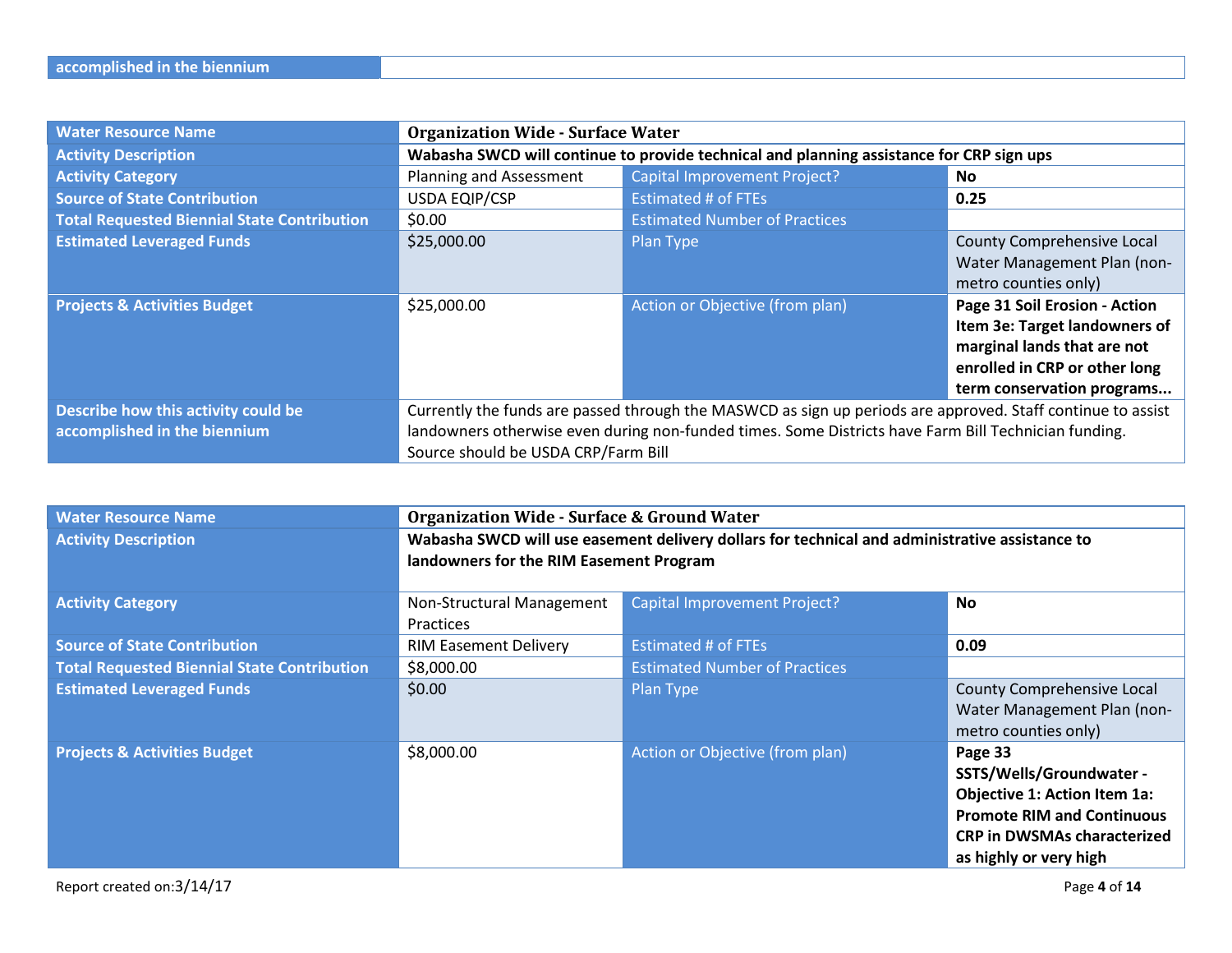|                                     |                                                                                                               | vulnerability. |
|-------------------------------------|---------------------------------------------------------------------------------------------------------------|----------------|
| Describe how this activity could be | $\mu$ Wabasha SWCD will provide education, information, administrative and technical services to protect more |                |
| accomplished in the biennium        | acres by putting them into easements                                                                          |                |

| <b>Water Resource Name</b>                         | <b>Organization Wide - Surface Water</b>                                                                                                                        |                                                                                                     |                                   |
|----------------------------------------------------|-----------------------------------------------------------------------------------------------------------------------------------------------------------------|-----------------------------------------------------------------------------------------------------|-----------------------------------|
| <b>Activity Description</b>                        | Wabasha SWCD will provide technical, administrative, and financial assistance to implement livestock                                                            |                                                                                                     |                                   |
|                                                    | waste management systems                                                                                                                                        |                                                                                                     |                                   |
| <b>Activity Category</b>                           | Livestock Waste                                                                                                                                                 | <b>Capital Improvement Project?</b>                                                                 | <b>No</b>                         |
|                                                    | Management                                                                                                                                                      |                                                                                                     |                                   |
| <b>Source of State Contribution</b>                | <b>BWSR Clean Water Fund -</b>                                                                                                                                  | <b>Estimated # of FTEs</b>                                                                          |                                   |
|                                                    | Projects and Practices                                                                                                                                          |                                                                                                     |                                   |
| <b>Total Requested Biennial State Contribution</b> | \$530,000.00                                                                                                                                                    | <b>Estimated Number of Practices</b>                                                                | 14                                |
| <b>Estimated Leveraged Funds</b>                   | \$125,000.00                                                                                                                                                    | Plan Type                                                                                           | <b>County Comprehensive Local</b> |
|                                                    |                                                                                                                                                                 |                                                                                                     | Water Management Plan (non-       |
|                                                    |                                                                                                                                                                 |                                                                                                     | metro counties only)              |
| <b>Projects &amp; Activities Budget</b>            | \$655,000.00                                                                                                                                                    | Action or Objective (from plan)                                                                     | Page 31 Nutrient and Manure       |
|                                                    |                                                                                                                                                                 |                                                                                                     | <b>Management - Objective 1:</b>  |
|                                                    |                                                                                                                                                                 |                                                                                                     | Action Item 1e: Identify 2 large  |
|                                                    |                                                                                                                                                                 |                                                                                                     | manure storage projects           |
|                                                    |                                                                                                                                                                 |                                                                                                     | biannually that would improve     |
|                                                    |                                                                                                                                                                 |                                                                                                     | environmental quality and         |
|                                                    |                                                                                                                                                                 |                                                                                                     | provide pollution reduction.      |
| Describe how this activity could be                |                                                                                                                                                                 | Wabasha SWCD will provide assistance on 2 large scale livestock waste management systems. Estimated |                                   |
| accomplished in the biennium                       | amount includes technical assistance. Addtionally, there is a need for more small feedlot fixes and those are<br>included in the total estimated need, as well. |                                                                                                     |                                   |
|                                                    |                                                                                                                                                                 |                                                                                                     |                                   |

| <b>Water Resource Name</b>   | <b>Organization Wide - Surface &amp; Ground Water</b>                                                                                                                       |                                           |  |  |
|------------------------------|-----------------------------------------------------------------------------------------------------------------------------------------------------------------------------|-------------------------------------------|--|--|
| <b>Activity Description</b>  | Wabasha SWCD will work with partner agencies to deliver conservation practices to landowners in<br>subwatershed target areas to promote forest health and wildlife habitat. |                                           |  |  |
| <b>Activity Category</b>     | <b>Forestry Practices</b>                                                                                                                                                   | <b>Capital Improvement Project?</b><br>No |  |  |
| Source of State Contribution | MN Dept. of Natural<br><b>Estimated # of FTEs</b>                                                                                                                           |                                           |  |  |
|                              | Resources                                                                                                                                                                   |                                           |  |  |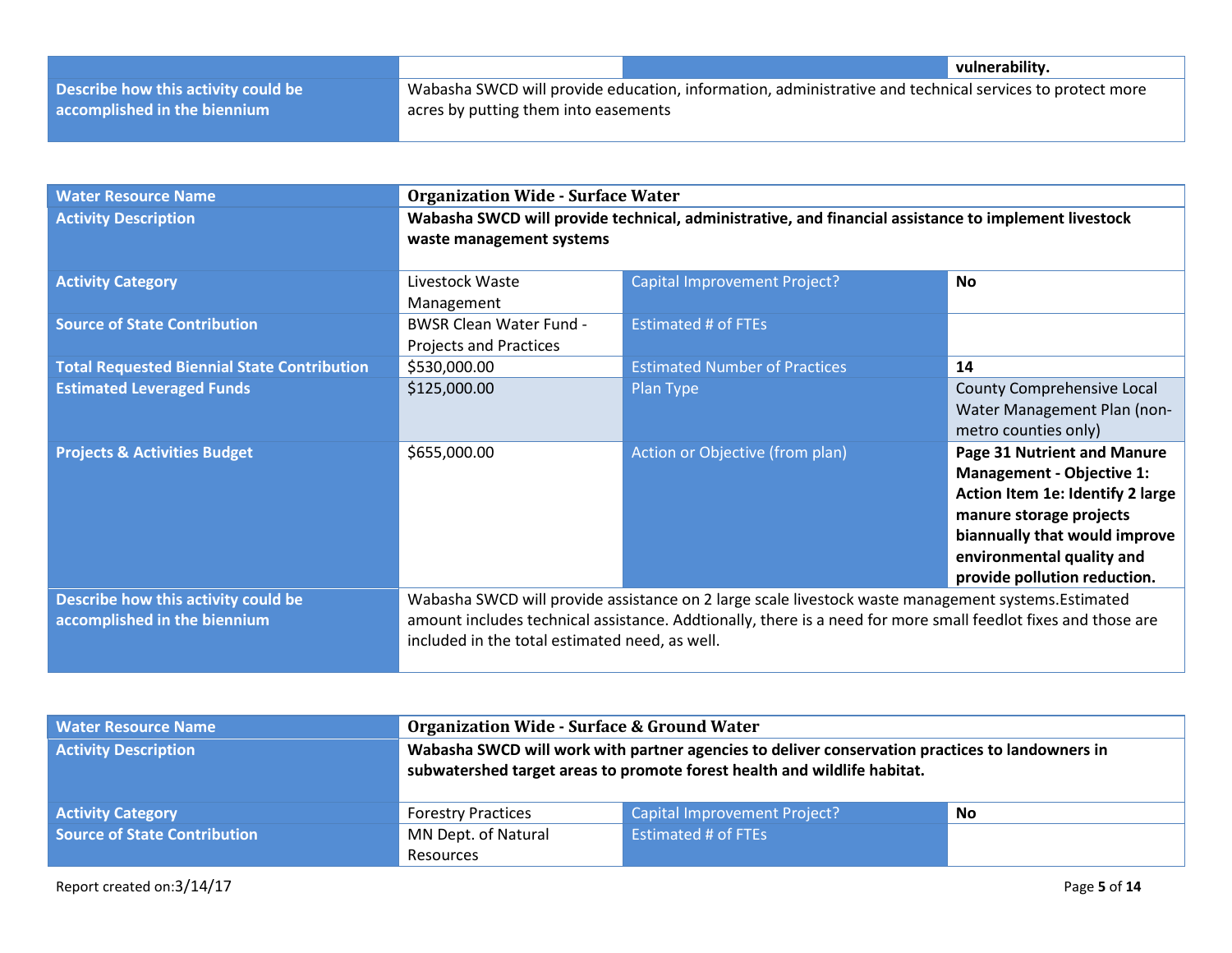| <b>Total Requested Biennial State Contribution</b> | \$90,000.00                                                                                                    | <b>Estimated Number of Practices</b> | 30                                 |  |
|----------------------------------------------------|----------------------------------------------------------------------------------------------------------------|--------------------------------------|------------------------------------|--|
| <b>Estimated Leveraged Funds</b>                   | \$12,500.00                                                                                                    | Plan Type                            | County Comprehensive Local         |  |
|                                                    |                                                                                                                |                                      | Water Management Plan (non-        |  |
|                                                    |                                                                                                                |                                      | metro counties only)               |  |
| <b>Projects &amp; Activities Budget</b>            | \$102,500.00                                                                                                   | Action or Objective (from plan)      | Page 36 Forest and Pasture         |  |
|                                                    |                                                                                                                |                                      | Land - Objective 2 Action Item     |  |
|                                                    |                                                                                                                |                                      | 2e: Seek funding for               |  |
|                                                    |                                                                                                                |                                      | watershed forestry initiative      |  |
|                                                    |                                                                                                                |                                      | such as healthy Forests            |  |
|                                                    |                                                                                                                |                                      | <b>Healthy Waters (East Indian</b> |  |
|                                                    |                                                                                                                |                                      | Creek)                             |  |
| Describe how this activity could be                | Wabasha SWCD will continue to work with partner agencies identifying and working with landowners for           |                                      |                                    |  |
| accomplished in the biennium                       | forest health improvements in targeted watersheds to provide Forest Stewardship and Conservation Plans         |                                      |                                    |  |
|                                                    | and use those plans to implement practices to benefit erosion reduction, forest health, riparian and sensitive |                                      |                                    |  |
|                                                    | land areas, and wildlife habitat.                                                                              |                                      |                                    |  |

| <b>Water Resource Name</b>                         | <b>Organization Wide - Surface Water</b>                                                          |                                                                                                          |                                    |
|----------------------------------------------------|---------------------------------------------------------------------------------------------------|----------------------------------------------------------------------------------------------------------|------------------------------------|
| <b>Activity Description</b>                        | Wabasha SWCD will use CWMA dollars to continue invasive species, detection, mapping, education, & |                                                                                                          |                                    |
|                                                    | management.                                                                                       |                                                                                                          |                                    |
|                                                    |                                                                                                   |                                                                                                          |                                    |
| <b>Activity Category</b>                           | <b>Forestry Practices</b>                                                                         | <b>Capital Improvement Project?</b>                                                                      | No.                                |
| <b>Source of State Contribution</b>                | <b>SWCD Cooperative Weed</b>                                                                      | <b>Estimated # of FTEs</b>                                                                               |                                    |
|                                                    | <b>Management Funds</b>                                                                           |                                                                                                          |                                    |
| <b>Total Requested Biennial State Contribution</b> | \$40,000.00                                                                                       | <b>Estimated Number of Practices</b>                                                                     | 12                                 |
| <b>Estimated Leveraged Funds</b>                   | \$7,500.00                                                                                        | Plan Type                                                                                                | County Comprehensive Local         |
|                                                    |                                                                                                   |                                                                                                          | Water Management Plan (non-        |
|                                                    |                                                                                                   |                                                                                                          | metro counties only)               |
| <b>Projects &amp; Activities Budget</b>            | \$47,500.00                                                                                       | Action or Objective (from plan)                                                                          | Page 35. Forest and Pasture        |
|                                                    |                                                                                                   |                                                                                                          | Land: - Action Item 4c:            |
|                                                    |                                                                                                   |                                                                                                          | <b>Continue to apply for Clean</b> |
|                                                    |                                                                                                   |                                                                                                          | <b>Water Funding for the</b>       |
|                                                    |                                                                                                   |                                                                                                          | <b>Cooperative Weed</b>            |
|                                                    |                                                                                                   |                                                                                                          | <b>Management Program</b>          |
|                                                    |                                                                                                   |                                                                                                          | (CWMA)                             |
| Describe how this activity could be                |                                                                                                   | Wabasha SWCD will work with landowners to provide technical and financial assistance on invasive species |                                    |
| accomplished in the biennium                       | management and restoration. Educational field days will be held and organization for community    |                                                                                                          |                                    |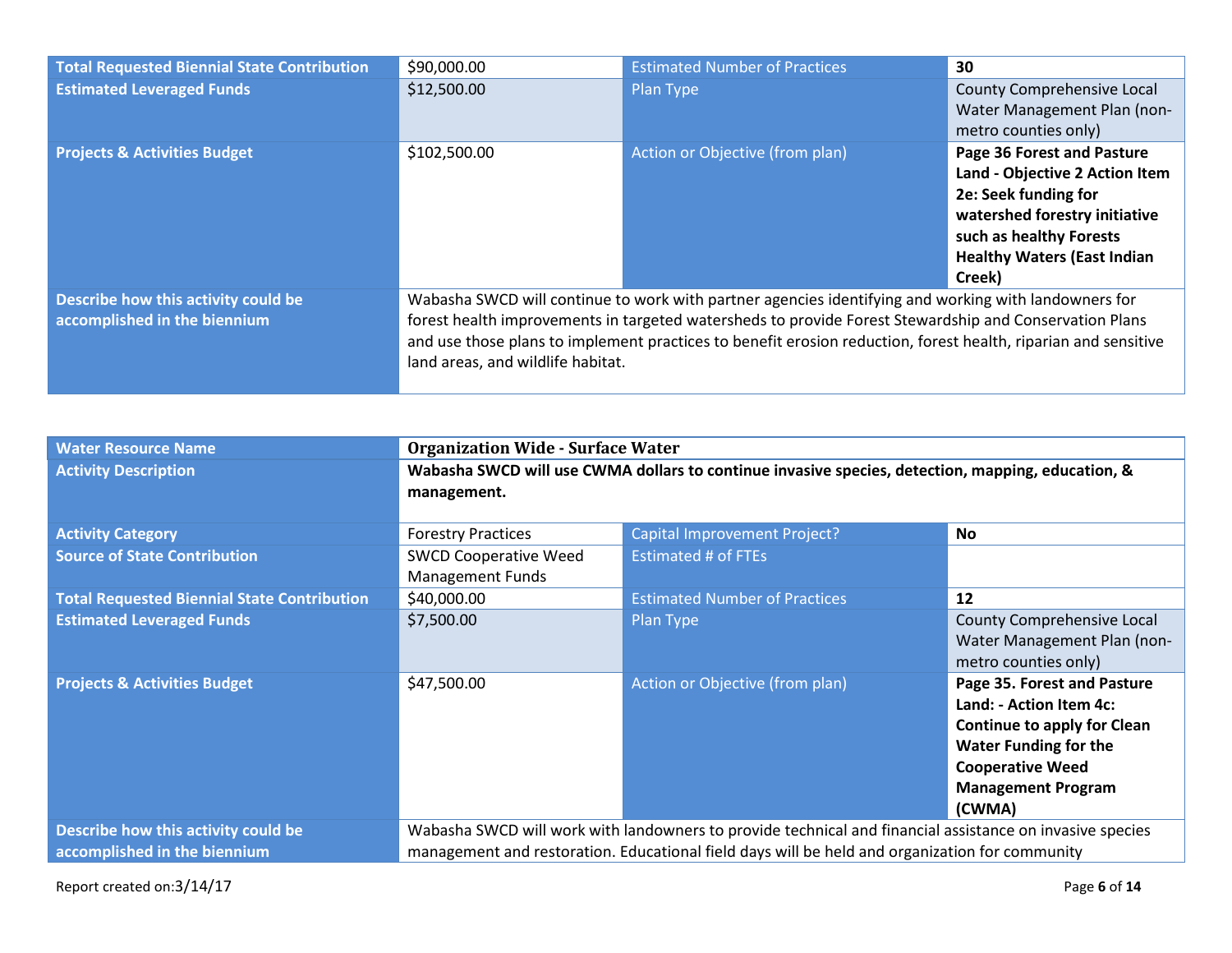| <b>Water Resource Name</b>                         | <b>Organization Wide - Surface &amp; Ground Water</b>                                                                                                                                                                                                      |                                      |                                                                                                                                                                                                                                                                                                                                                                                                                                                                                                                                                                                                                                                                                       |  |
|----------------------------------------------------|------------------------------------------------------------------------------------------------------------------------------------------------------------------------------------------------------------------------------------------------------------|--------------------------------------|---------------------------------------------------------------------------------------------------------------------------------------------------------------------------------------------------------------------------------------------------------------------------------------------------------------------------------------------------------------------------------------------------------------------------------------------------------------------------------------------------------------------------------------------------------------------------------------------------------------------------------------------------------------------------------------|--|
| <b>Activity Description</b>                        | Wabasha SWCD will use funds for public benefit programs and projects designed to show results of BMP's<br>and increase awareness of conservation and management practices. Funding could be provided by MDA,<br>MDH, MFA or other agencies promoting BMPs. |                                      |                                                                                                                                                                                                                                                                                                                                                                                                                                                                                                                                                                                                                                                                                       |  |
| <b>Activity Category</b>                           | Education/Information                                                                                                                                                                                                                                      | Capital Improvement Project?         | <b>No</b>                                                                                                                                                                                                                                                                                                                                                                                                                                                                                                                                                                                                                                                                             |  |
| <b>Source of State Contribution</b>                | <b>SWCD Local Capacity Funds</b>                                                                                                                                                                                                                           | <b>Estimated # of FTEs</b>           | 0.2                                                                                                                                                                                                                                                                                                                                                                                                                                                                                                                                                                                                                                                                                   |  |
| <b>Total Requested Biennial State Contribution</b> | \$25,000.00                                                                                                                                                                                                                                                | <b>Estimated Number of Practices</b> |                                                                                                                                                                                                                                                                                                                                                                                                                                                                                                                                                                                                                                                                                       |  |
| <b>Estimated Leveraged Funds</b>                   | \$5,000.00                                                                                                                                                                                                                                                 | Plan Type                            | County Comprehensive Local<br>Water Management Plan (non-<br>metro counties only)                                                                                                                                                                                                                                                                                                                                                                                                                                                                                                                                                                                                     |  |
| <b>Projects &amp; Activities Budget</b>            | \$30,000.00                                                                                                                                                                                                                                                | Action or Objective (from plan)      | Page 29 Soil Erosion -<br><b>Objective 1: Action Item 1a:</b><br>Continue to work with<br>Wabasha County landowners,<br>residents, and youth to<br>provide information,<br>education, and options to<br>reduce soil erosion and<br>improve water quality<br><b>Objective 2: Action Item 2a:</b><br>Develop and send one mailing<br>per year Objective 3: Action<br>Item 3a: Educate Township<br>and County board supervisors,<br><b>County staff and landowners</b><br>on Shoreland Ordiance and<br>the importance of buffers<br>Page 31. Nutrient and Manure<br><b>Management Objective 1:</b><br><b>Educate and promote sound</b><br>comprehensive nutrient<br>management practices |  |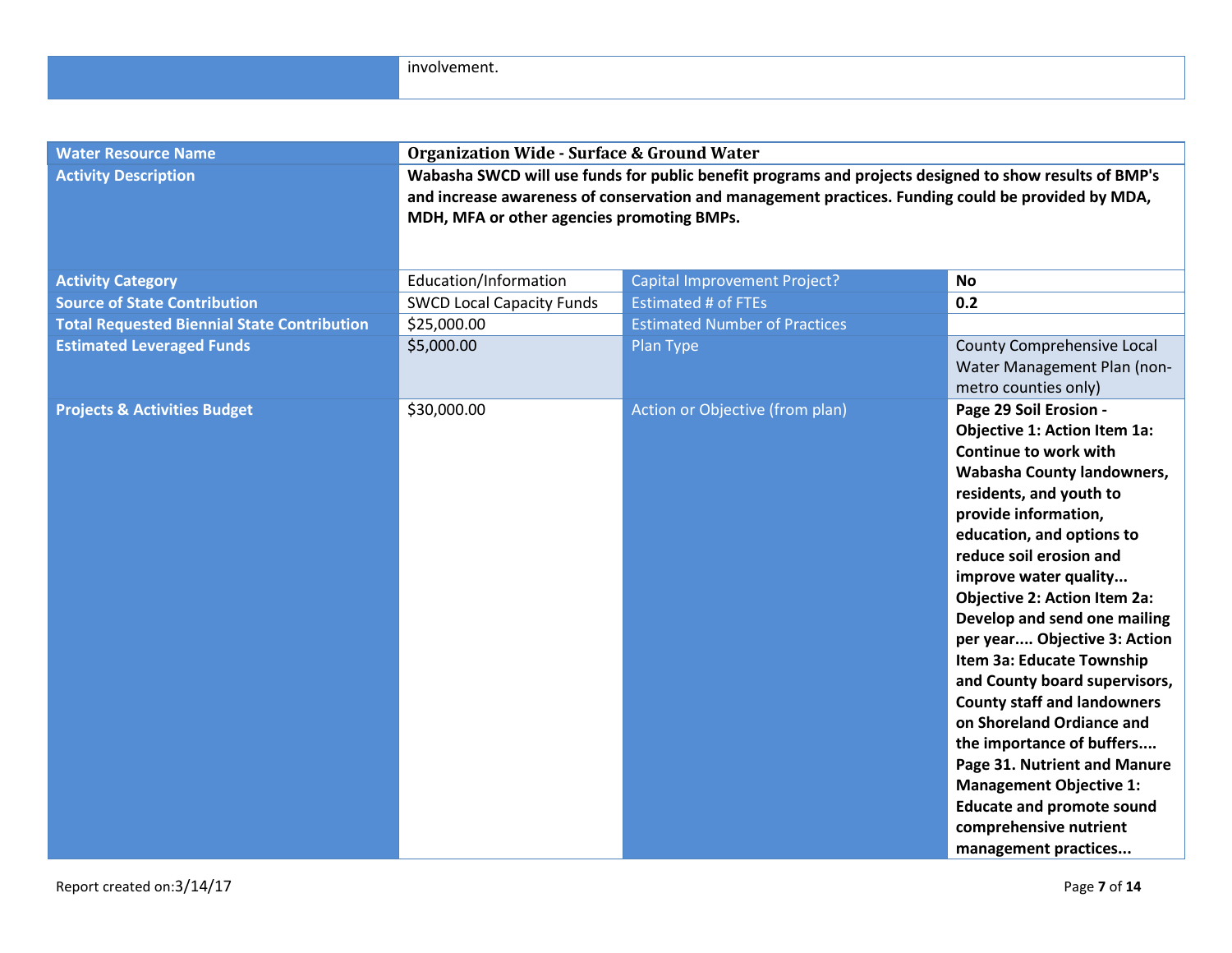|                                                                     |                                 |                                                                                                      | Action Item 1c: Promote and<br>market cost-share<br>programsAction Item 1d:<br>educate 10 landowners per<br>year on feedlot rules<br><b>Objective 3: Provide</b><br>information and education on<br>regulations and benefits of<br>fertilizers and<br>chemicalsAction Item 3b<br>Host chemical/fertilizer<br>applicators meeting Page 34.<br>SSTS/Wells/Groundwater<br><b>Action Item 3c. Hold nitrate</b><br>clinics and educational |
|---------------------------------------------------------------------|---------------------------------|------------------------------------------------------------------------------------------------------|---------------------------------------------------------------------------------------------------------------------------------------------------------------------------------------------------------------------------------------------------------------------------------------------------------------------------------------------------------------------------------------------------------------------------------------|
|                                                                     |                                 |                                                                                                      |                                                                                                                                                                                                                                                                                                                                                                                                                                       |
|                                                                     |                                 |                                                                                                      | events etc.                                                                                                                                                                                                                                                                                                                                                                                                                           |
| Describe how this activity could be<br>accomplished in the biennium | forestry and aquatic practices. | Wabasha SWCD will provide programs and implement projects that will showcase benefits of BMPs in ag, |                                                                                                                                                                                                                                                                                                                                                                                                                                       |

| <b>Water Resource Name</b>                         | <b>Organization Wide - Ground Water</b>                       |                                      |                                                                                                                                                                                                                   |
|----------------------------------------------------|---------------------------------------------------------------|--------------------------------------|-------------------------------------------------------------------------------------------------------------------------------------------------------------------------------------------------------------------|
| <b>Activity Description</b>                        | Provide technical assistance to address impairments in DWSMAs |                                      |                                                                                                                                                                                                                   |
| <b>Activity Category</b>                           | Education/Information                                         | <b>Capital Improvement Project?</b>  | <b>No</b>                                                                                                                                                                                                         |
| <b>Source of State Contribution</b>                | MN Dept. of Health                                            | <b>Estimated # of FTEs</b>           | 0.11                                                                                                                                                                                                              |
| <b>Total Requested Biennial State Contribution</b> | \$20,000.00                                                   | <b>Estimated Number of Practices</b> |                                                                                                                                                                                                                   |
| <b>Estimated Leveraged Funds</b>                   | \$0.00                                                        | Plan Type                            | County Comprehensive Local<br>Water Management Plan (non-<br>metro counties only)                                                                                                                                 |
| <b>Projects &amp; Activities Budget</b>            | \$20,000.00                                                   | Action or Objective (from plan)      | Page 33.<br>SSTS/Wells/Groundwater -<br><b>Objective 1: Wellhead</b><br>Protection of public water<br>supplies. Action Item 1b:<br>Promote nitrogen<br>management in conjunction<br>with public water supplies in |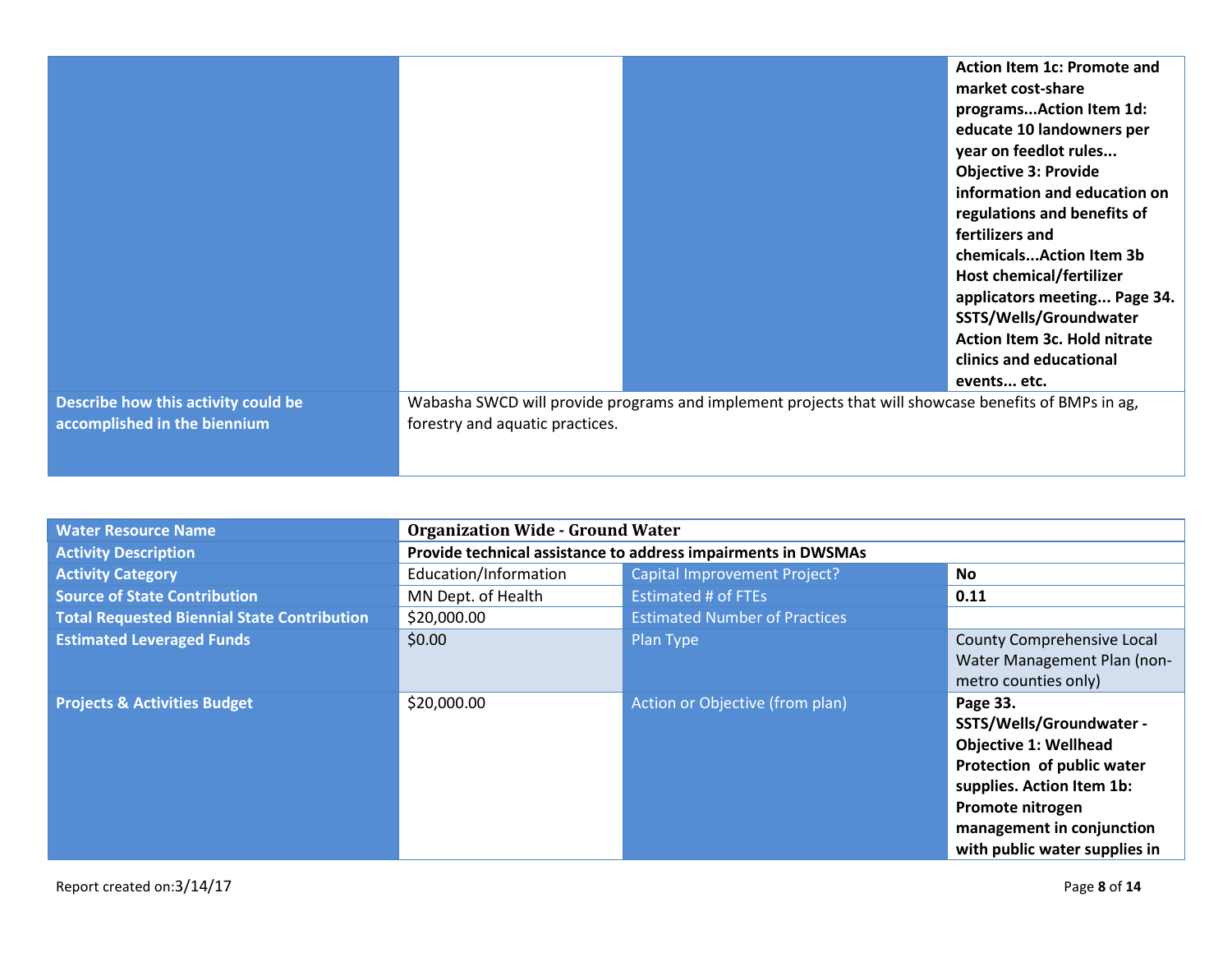|                                     |                                                                                                      |  | vulnerable DWSMAs. This<br>portion would be providing<br>educational and technical<br>assistance and BMP's would<br>be recommended. |
|-------------------------------------|------------------------------------------------------------------------------------------------------|--|-------------------------------------------------------------------------------------------------------------------------------------|
| Describe how this activity could be | Work with Department of Health and small municipals to assess management practices that would reduce |  |                                                                                                                                     |
| accomplished in the biennium        | contaminants in drinking water supplies, particularly nitrogen                                       |  |                                                                                                                                     |

| <b>Water Resource Name</b>                         | <b>Organization Wide - Surface &amp; Ground Water</b>                                                                                                                                                                                                                                                                                                                                                                                                           |                                      |                                                                                                                                                                                                                                                                                                                                                                                                                                                                            |  |
|----------------------------------------------------|-----------------------------------------------------------------------------------------------------------------------------------------------------------------------------------------------------------------------------------------------------------------------------------------------------------------------------------------------------------------------------------------------------------------------------------------------------------------|--------------------------------------|----------------------------------------------------------------------------------------------------------------------------------------------------------------------------------------------------------------------------------------------------------------------------------------------------------------------------------------------------------------------------------------------------------------------------------------------------------------------------|--|
| <b>Activity Description</b>                        | Wabasha SWCD will use cost share funds to address high priority erosion sites. Projects on HEL soils and<br>proximity to surface water will be prioritized. Technical assistance will be provided by NRCS Area Engineers<br>and SWCD staff with TAA and from JPB engineers to meet BWSR requirements. The practices would include<br>ponds/structures, waterways, terrace systems, WASCOBs, cover crops, haying/grazing management and<br>vegetative practices. |                                      |                                                                                                                                                                                                                                                                                                                                                                                                                                                                            |  |
| <b>Activity Category</b>                           | <b>Agricultural Practices</b>                                                                                                                                                                                                                                                                                                                                                                                                                                   | <b>Capital Improvement Project?</b>  | <b>No</b>                                                                                                                                                                                                                                                                                                                                                                                                                                                                  |  |
| <b>Source of State Contribution</b>                | <b>SWCD Local Capacity Funds</b>                                                                                                                                                                                                                                                                                                                                                                                                                                | <b>Estimated # of FTEs</b>           |                                                                                                                                                                                                                                                                                                                                                                                                                                                                            |  |
| <b>Total Requested Biennial State Contribution</b> | \$200,000.00                                                                                                                                                                                                                                                                                                                                                                                                                                                    | <b>Estimated Number of Practices</b> | 18                                                                                                                                                                                                                                                                                                                                                                                                                                                                         |  |
| <b>Estimated Leveraged Funds</b>                   | \$42,500.00                                                                                                                                                                                                                                                                                                                                                                                                                                                     | Plan Type                            | <b>County Comprehensive Local</b><br>Water Management Plan (non-<br>metro counties only)                                                                                                                                                                                                                                                                                                                                                                                   |  |
| <b>Projects &amp; Activities Budget</b>            | \$242,500.00                                                                                                                                                                                                                                                                                                                                                                                                                                                    | Action or Objective (from plan)      | Page 29. Soil Erosion -<br>Objective 1: Action Item 1b:<br>Seek funding and landowner<br>interest to install 5 seeded<br>acres of waterways, 5<br>structures, 1 terrace and 3<br>WASCOB systems per year.<br>Pending funding, it is<br>estimated that 5 more<br>structure and basin systems<br>per each HUC12 could be<br>installed. Action Item 1c: Seek<br>funding to create cost share<br>program and work with<br>landowners to install 250<br>acres of contours/strip |  |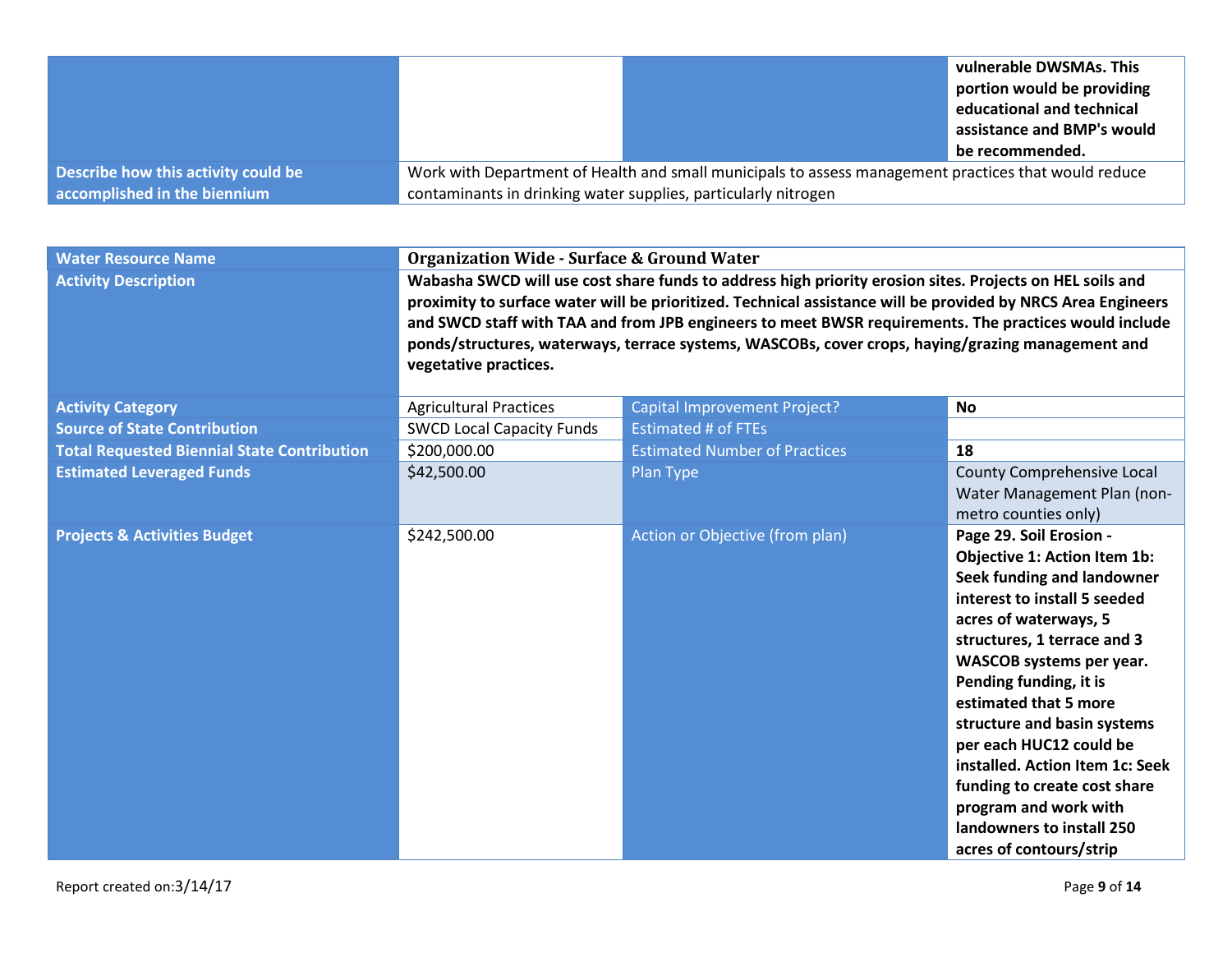|                                     |                                                                                                               | cropping annually. |
|-------------------------------------|---------------------------------------------------------------------------------------------------------------|--------------------|
| Describe how this activity could be | Projects will be prioritized for maximum soil and water quality benefit. Initial consultation and preliminary |                    |
| accomplished in the biennium        | designs will be used to develop a cost-share contract approved by the Wabasha SWCD Board.                     |                    |

| <b>Water Resource Name</b>                         | <b>Mississippi River - Lake Pepin and tributaries</b>                                                                                                                                                                                             |                                                                                                      |                                                                                                                                                                                                                        |
|----------------------------------------------------|---------------------------------------------------------------------------------------------------------------------------------------------------------------------------------------------------------------------------------------------------|------------------------------------------------------------------------------------------------------|------------------------------------------------------------------------------------------------------------------------------------------------------------------------------------------------------------------------|
| <b>Activity Description</b>                        | Wabasha SWCD will use information gathered in previous CWF RFP and build upon measurable results and<br>provide technical, administrative and financial assistance to landowners in Mississippi River Lake Pepin<br>watershed and tributary areas |                                                                                                      |                                                                                                                                                                                                                        |
| <b>Activity Category</b>                           | <b>Agricultural Practices</b>                                                                                                                                                                                                                     | Capital Improvement Project?                                                                         | <b>No</b>                                                                                                                                                                                                              |
| <b>Source of State Contribution</b>                | <b>BWSR Clean Water Fund -</b><br>Projects and Practices                                                                                                                                                                                          | <b>Estimated # of FTEs</b>                                                                           |                                                                                                                                                                                                                        |
| <b>Total Requested Biennial State Contribution</b> | \$200,000.00                                                                                                                                                                                                                                      | <b>Estimated Number of Practices</b>                                                                 | 6                                                                                                                                                                                                                      |
| <b>Estimated Leveraged Funds</b>                   | \$25,000.00                                                                                                                                                                                                                                       | Plan Type                                                                                            | <b>County Comprehensive Local</b><br>Water Management Plan (non-<br>metro counties only)                                                                                                                               |
| <b>Projects &amp; Activities Budget</b>            | \$225,000.00                                                                                                                                                                                                                                      | Action or Objective (from plan)                                                                      | Page 38. Watershed<br><b>Management - Objective 1:</b><br>Action Item 1c: Participate in<br><b>Watershed Resource and</b><br><b>Protection Strategies (WRAPS)</b><br>projects for area within<br><b>Wabasha County</b> |
| Describe how this activity could be                |                                                                                                                                                                                                                                                   | Wabasha SWCD will continue to work with Goodhue SWCD on expanding projects in the targeted watershed |                                                                                                                                                                                                                        |
| accomplished in the biennium                       | and will install BMP's to address soil erosion and water quality.                                                                                                                                                                                 |                                                                                                      |                                                                                                                                                                                                                        |

| <b>Water Resource Name</b><br><b>Activity Description</b> | <b>Gorman Creek</b><br>Wabasha SWCD will use cost share to implement nonpoint reduction strategies identified in MPCA TMDL<br>completed in 2016. |                                      |    |
|-----------------------------------------------------------|--------------------------------------------------------------------------------------------------------------------------------------------------|--------------------------------------|----|
| <b>Activity Category</b>                                  | <b>Agricultural Practices</b>                                                                                                                    | <b>Capital Improvement Project?</b>  | No |
| <b>Source of State Contribution</b>                       | <b>BWSR Clean Water Fund -</b>                                                                                                                   | <b>Estimated # of FTEs</b>           |    |
|                                                           | <b>Projects and Practices</b>                                                                                                                    |                                      |    |
| Total Requested Biennial State Contribution               | \$150,000.00                                                                                                                                     | <b>Estimated Number of Practices</b> | 12 |

Report created on:3/14/17 Page **10** of **14**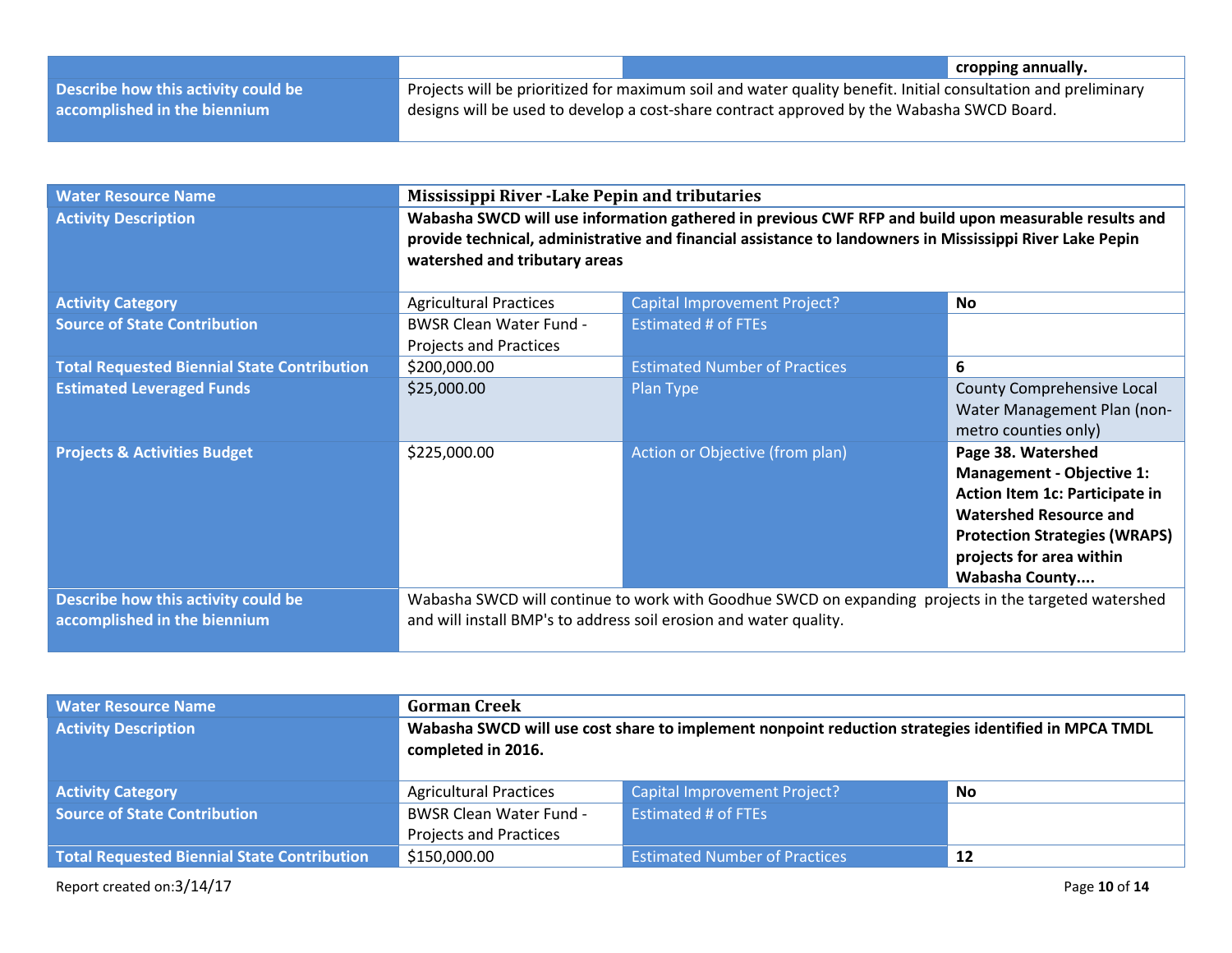| <b>Estimated Leveraged Funds</b>                                    | \$32,500.00                | Plan Type                                                                                                     | County Comprehensive Local<br>Water Management Plan (non-<br>metro counties only)                                                                                                                                                                                                                                                                                                       |
|---------------------------------------------------------------------|----------------------------|---------------------------------------------------------------------------------------------------------------|-----------------------------------------------------------------------------------------------------------------------------------------------------------------------------------------------------------------------------------------------------------------------------------------------------------------------------------------------------------------------------------------|
| <b>Projects &amp; Activities Budget</b>                             | \$182,500.00               | Action or Objective (from plan)                                                                               | Page 29. Soil Erosion -<br><b>Objective 1: Provide technical</b><br>and financial assistance to<br><b>Wabasha County landowners</b><br>who are interested in reducing<br>erosion and sediment by<br>implementing management<br>practices and Page 38.<br><b>Watershed Management -</b><br>Objective 2: Protect, maintain,<br>and expand priority natural<br>areas for watershed health. |
| Describe how this activity could be<br>accomplished in the biennium | erosion and water quality. | Wabasha SWCD has identified potential projects in a targeted watershed and will install BMP's to address soil |                                                                                                                                                                                                                                                                                                                                                                                         |

| <b>Water Resource Name</b>                         | <b>Organization Wide - Surface Water</b>                                   |                                      |                                                                                                                                                                                                                                                                        |
|----------------------------------------------------|----------------------------------------------------------------------------|--------------------------------------|------------------------------------------------------------------------------------------------------------------------------------------------------------------------------------------------------------------------------------------------------------------------|
| <b>Activity Description</b>                        | Erosion Control, shoreland stabilization, buffer installation, cover crops |                                      |                                                                                                                                                                                                                                                                        |
|                                                    |                                                                            |                                      |                                                                                                                                                                                                                                                                        |
| <b>Activity Category</b>                           | <b>Agricultural Practices</b>                                              | Capital Improvement Project?         | No.                                                                                                                                                                                                                                                                    |
| <b>Source of State Contribution</b>                | <b>SWCD State Cost-Share</b>                                               | Estimated # of FTEs                  |                                                                                                                                                                                                                                                                        |
| <b>Total Requested Biennial State Contribution</b> | \$27,722.00                                                                | <b>Estimated Number of Practices</b> | 4                                                                                                                                                                                                                                                                      |
| <b>Estimated Leveraged Funds</b>                   | \$6,931.00                                                                 | Plan Type                            | County Comprehensive Local<br>Water Management Plan (non-<br>metro counties only)                                                                                                                                                                                      |
| <b>Projects &amp; Activities Budget</b>            | \$34,653.00                                                                | Action or Objective (from plan)      | Page 29. Soil Erosion:<br><b>Objective 1: Provide Technical</b><br>and financial assistance.<br>Action Item 1b: Seek funding<br>and landowner interest to<br>install 5 seeded acres of<br>waterways, 5 structures, 1<br>terrace and 3 WASCOB<br>systems per yearAction |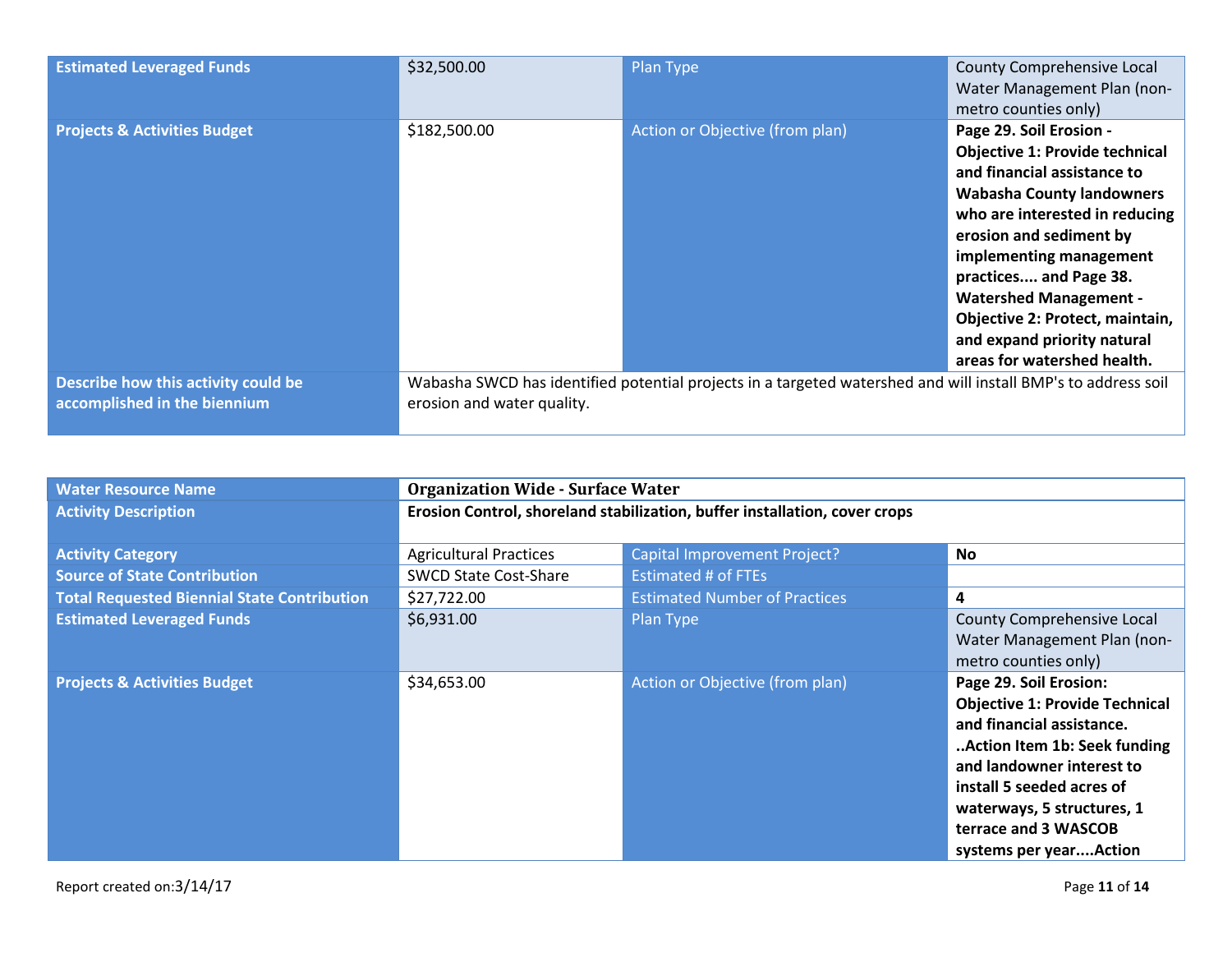|                                                                     |                                                                                                                                                                                                                  |  | Item 1c: Seek funding to<br>create cost share program and<br>work with landowners to<br>install 250 acres of<br>contours/strip cropping |
|---------------------------------------------------------------------|------------------------------------------------------------------------------------------------------------------------------------------------------------------------------------------------------------------|--|-----------------------------------------------------------------------------------------------------------------------------------------|
|                                                                     |                                                                                                                                                                                                                  |  | annually.                                                                                                                               |
| Describe how this activity could be<br>accomplished in the biennium | Wabasha SWCD will use TAA and work with TSA staff to accomplish projects consistent with NRCS FOTG<br>standards on EQIP projects and to provide technical and administrative assistance for cost share projects. |  |                                                                                                                                         |

| <b>Water Resource Name</b>                         | <b>Organization Wide - Surface &amp; Ground Water</b>                                                   |                                      |                                 |
|----------------------------------------------------|---------------------------------------------------------------------------------------------------------|--------------------------------------|---------------------------------|
| <b>Activity Description</b>                        | Upgrades to current technology and incorporation of advances into the workplace. Vehicle for growing    |                                      |                                 |
|                                                    | staff. Upgrades to outdated office space.                                                               |                                      |                                 |
| <b>Activity Category</b>                           | Supplies/Equipment                                                                                      | <b>Capital Improvement Project?</b>  | <b>No</b>                       |
| <b>Source of State Contribution</b>                | <b>SWCD Local Capacity Funds</b>                                                                        | <b>Estimated # of FTEs</b>           | 0                               |
| <b>Total Requested Biennial State Contribution</b> | \$50,000.00                                                                                             | <b>Estimated Number of Practices</b> |                                 |
| <b>Estimated Leveraged Funds</b>                   | \$0.00                                                                                                  | Plan Type                            | County Comprehensive Local      |
|                                                    |                                                                                                         |                                      | Water Management Plan (non-     |
|                                                    |                                                                                                         |                                      | metro counties only)            |
| <b>Projects &amp; Activities Budget</b>            | \$50,000.00                                                                                             | Action or Objective (from plan)      | Page 29. Soil Erosion Objective |
|                                                    |                                                                                                         |                                      | 1: Provide technical and        |
|                                                    |                                                                                                         |                                      | financial assistance to         |
|                                                    |                                                                                                         |                                      | <b>Wabasha County</b>           |
|                                                    |                                                                                                         |                                      | landowners                      |
| Describe how this activity could be                | Purchase of portable GPS technology, upgrades to computer software, upgrades to current office computer |                                      |                                 |
| accomplished in the biennium                       | systems and independent computer server/system from NRCS. Purchase of vehicle for growing team.         |                                      |                                 |

| <b>Water Resource Name</b>                         | <b>Organization Wide - Surface Water</b>       |                                      |                             |
|----------------------------------------------------|------------------------------------------------|--------------------------------------|-----------------------------|
| <b>Activity Description</b>                        | Perform required inspections for RIM Easements |                                      |                             |
|                                                    |                                                |                                      |                             |
| <b>Activity Category</b>                           | Technical/Engineering                          | <b>Capital Improvement Project?</b>  | No                          |
|                                                    | Assistance                                     |                                      |                             |
| <b>Source of State Contribution</b>                | <b>RIM Easement Delivery</b>                   | <b>Estimated # of FTEs</b>           | 0.02                        |
| <b>Total Requested Biennial State Contribution</b> | \$5,500.00                                     | <b>Estimated Number of Practices</b> |                             |
| <b>Estimated Leveraged Funds</b>                   | \$0.00                                         | Plan Type                            | County Comprehensive Local  |
|                                                    |                                                |                                      | Water Management Plan (non- |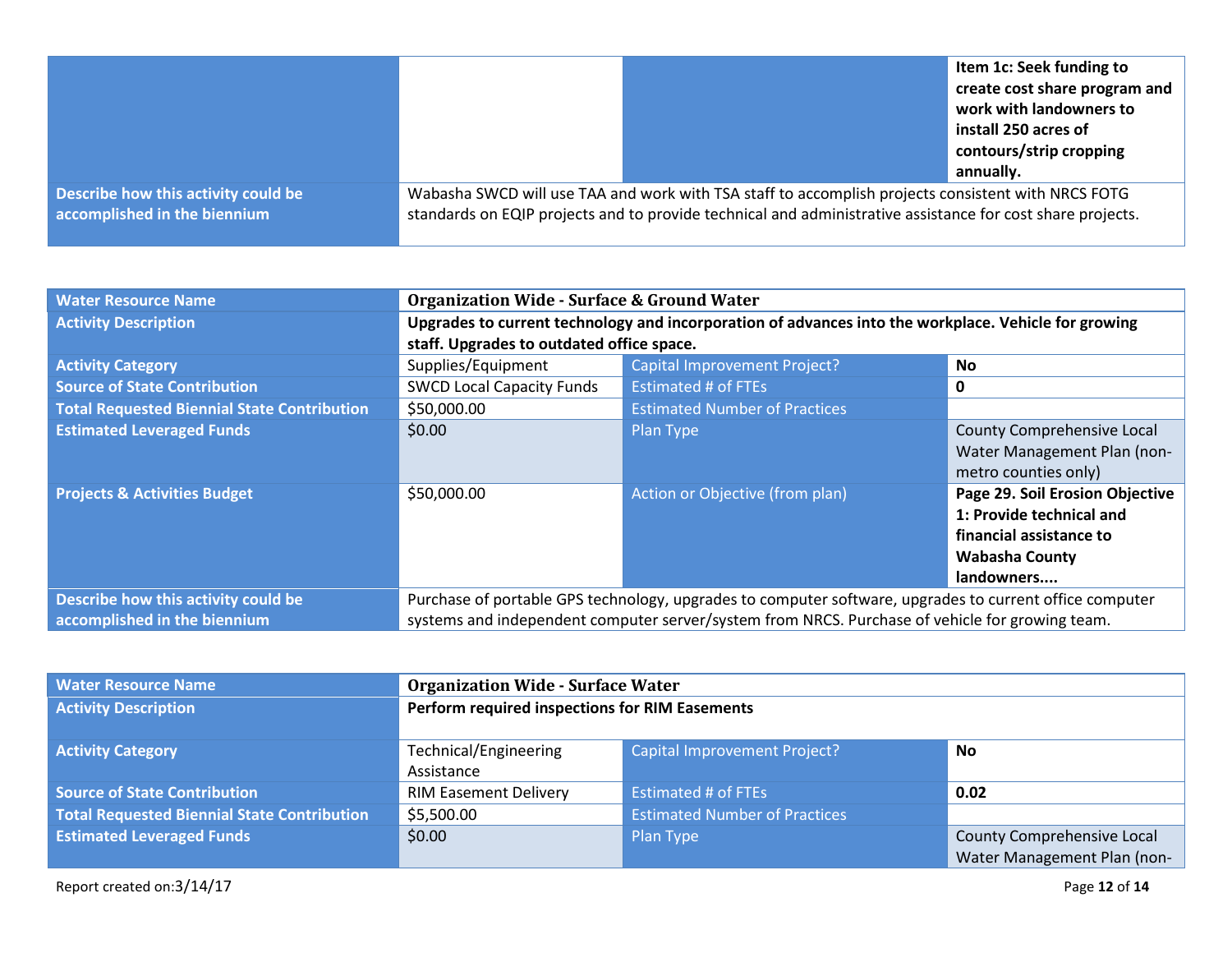|                                         |                                                                                                                                                               |                                 | metro counties only)                  |
|-----------------------------------------|---------------------------------------------------------------------------------------------------------------------------------------------------------------|---------------------------------|---------------------------------------|
| <b>Projects &amp; Activities Budget</b> | \$5,500.00                                                                                                                                                    | Action or Objective (from plan) | Page 29. Soil Erosion:                |
|                                         |                                                                                                                                                               |                                 | <b>Objective 1: Provide technical</b> |
|                                         |                                                                                                                                                               |                                 | and financial assistance to           |
|                                         |                                                                                                                                                               |                                 | <b>Wabasha County</b>                 |
|                                         |                                                                                                                                                               |                                 | landowners                            |
| Describe how this activity could be     | Wabasha SWCD staff will conduct inspections, document findings and report deficiencies to the landowner<br>and work with them to implement corrective actions |                                 |                                       |
| accomplished in the biennium            |                                                                                                                                                               |                                 |                                       |
|                                         |                                                                                                                                                               |                                 |                                       |

| <b>Water Resource Name</b>                         | <b>Organization Wide - Surface &amp; Ground Water</b>                                                        |                                      |                                       |
|----------------------------------------------------|--------------------------------------------------------------------------------------------------------------|--------------------------------------|---------------------------------------|
| <b>Activity Description</b>                        | Conservation Delivery funds used for District Operation expenses as part of rate of Administrative Assistant |                                      |                                       |
|                                                    | and for Administrative functions of District Manager                                                         |                                      |                                       |
|                                                    |                                                                                                              |                                      |                                       |
| <b>Activity Category</b>                           | Administration/Coordination                                                                                  | <b>Capital Improvement Project?</b>  | <b>No</b>                             |
| <b>Source of State Contribution</b>                | <b>SWCD Conservation Delivery</b>                                                                            | <b>Estimated # of FTEs</b>           | $\mathbf{2}$                          |
| <b>Total Requested Biennial State Contribution</b> | \$110,000.00                                                                                                 | <b>Estimated Number of Practices</b> |                                       |
| <b>Estimated Leveraged Funds</b>                   | \$0.00                                                                                                       | Plan Type                            | County Comprehensive Local            |
|                                                    |                                                                                                              |                                      | Water Management Plan (non-           |
|                                                    |                                                                                                              |                                      | metro counties only)                  |
| <b>Projects &amp; Activities Budget</b>            | \$110,000.00                                                                                                 | Action or Objective (from plan)      | Page 29. Soil Erosion:                |
|                                                    |                                                                                                              |                                      | <b>Objective 1: Provide technical</b> |
|                                                    |                                                                                                              |                                      | and financial assistance to           |
|                                                    |                                                                                                              |                                      | <b>Wabasha County</b>                 |
|                                                    |                                                                                                              |                                      | landowners                            |
| Describe how this activity could be                | Wabasha SWCD staff will work in partnership with local, state, and federal partners to provide technical     |                                      |                                       |
| accomplished in the biennium                       | assistance, conservation incentives, and easement opportunities to Wabasha County landowners.                |                                      |                                       |

| <b>Water Resource Name</b>                  | <b>Organization Wide - Surface Water</b>                                                            |                                      |                             |
|---------------------------------------------|-----------------------------------------------------------------------------------------------------|--------------------------------------|-----------------------------|
| <b>Activity Description</b>                 | Continue work with AgCertainty program alongside MDA. Provide technical and educational assistance. |                                      |                             |
| <b>Activity Category</b>                    | Administration/Coordination                                                                         | Capital Improvement Project?         | No.                         |
| <b>Source of State Contribution</b>         | MN Dept. of Agriculture                                                                             | <b>Estimated # of FTEs</b>           | 0.02                        |
| Total Requested Biennial State Contribution | \$6,000.00                                                                                          | <b>Estimated Number of Practices</b> |                             |
| <b>Estimated Leveraged Funds</b>            | \$0.00                                                                                              | Plan Type                            | County Comprehensive Local  |
|                                             |                                                                                                     |                                      | Water Management Plan (non- |